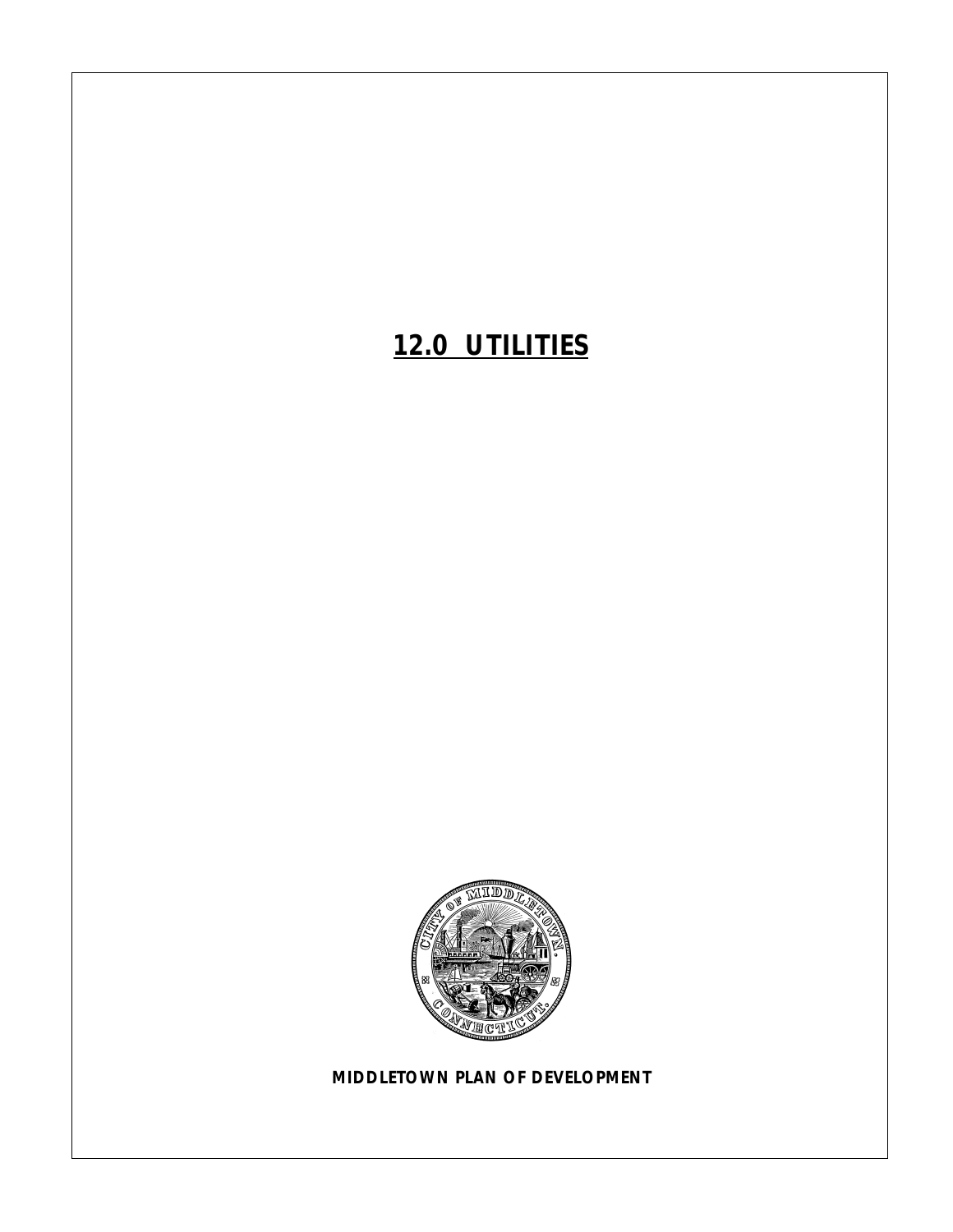### **12.0 UTILITIES**

#### **12.1 Introduction**

Utilities in Middletown include public utilities, such as water and sewer services, and private utilities, such as electricity, natural gas, and high technology infrastructure. The location of these utilities impacts residential, commercial, and industrial decisions relating to location, expansion, and economic costs. This chapter recommends the following goals:

- *Scrutinize any proposal to expand the provision of water or sewer to areas that presently do not have these public utilities.*
- • *Encourage the provision of new technological infrastructure throughout the town.*
- • *Work to remove the existing treatment plant along the Connecticut River so that the riverfront may be redeveloped.*

### **12.2 Water Supply**

The Water Department operates under the direction of the Mayor and the Water Pollution Control Authority (WPCA). The Director of the Department is primarily responsible for managing, operating, and maintaining the Department while the WPCA sets policy decisions and future service extensions. Middletown's Water Department presently provides potable water to approximately 87% of city residents (fig 12.1). The City also provides water to commercial and industrial users. Some large residential water consumers, such as Wesleyan's buildings and dormitories, multi-family housing units, and apartment buildings, are large enough to be classified as commercial/industrial users. The Department's infrastructure consists of three reservoirs, ten wells, four storage facilities, five pumping stations, and 149 miles of transmission and distribution pipes.

The public water system impacts development capacity within Middletown. Public water guarantees a potable water supply that is not dependent on drilling a well on the property. Some areas of town have limited groundwater supplies, and other areas have experienced contamination of their groundwater. The Department of Health reports that contaminated wells along Country Club Road near Preston Avenue have been detected and the water quality of wells along Saybrook Road, near the intersection with Aircraft Road, have become a concern. Public water, therefore, allows developers to build homes in areas where the local groundwater may no longer support development. Public water allows higher intensity of the underlying use. The more connections that the developer installs, the lower the individual connection charges. Extending water lines to presently undeveloped areas of the city can be an incentive to higher densities and new development.

Current water demand in Middletown has averaged 4.45 million gallons per day over the past six years. Residential demand accounts for 47% of that total (2.1 million gpd) while industrial/ commercial users averaged 1.68 million gallons per day during the same period. The remaining water is considered "unaccounted for water" and is lost due to leakages and other problems. Table 12.1 shows the water consumption projections for the next decade.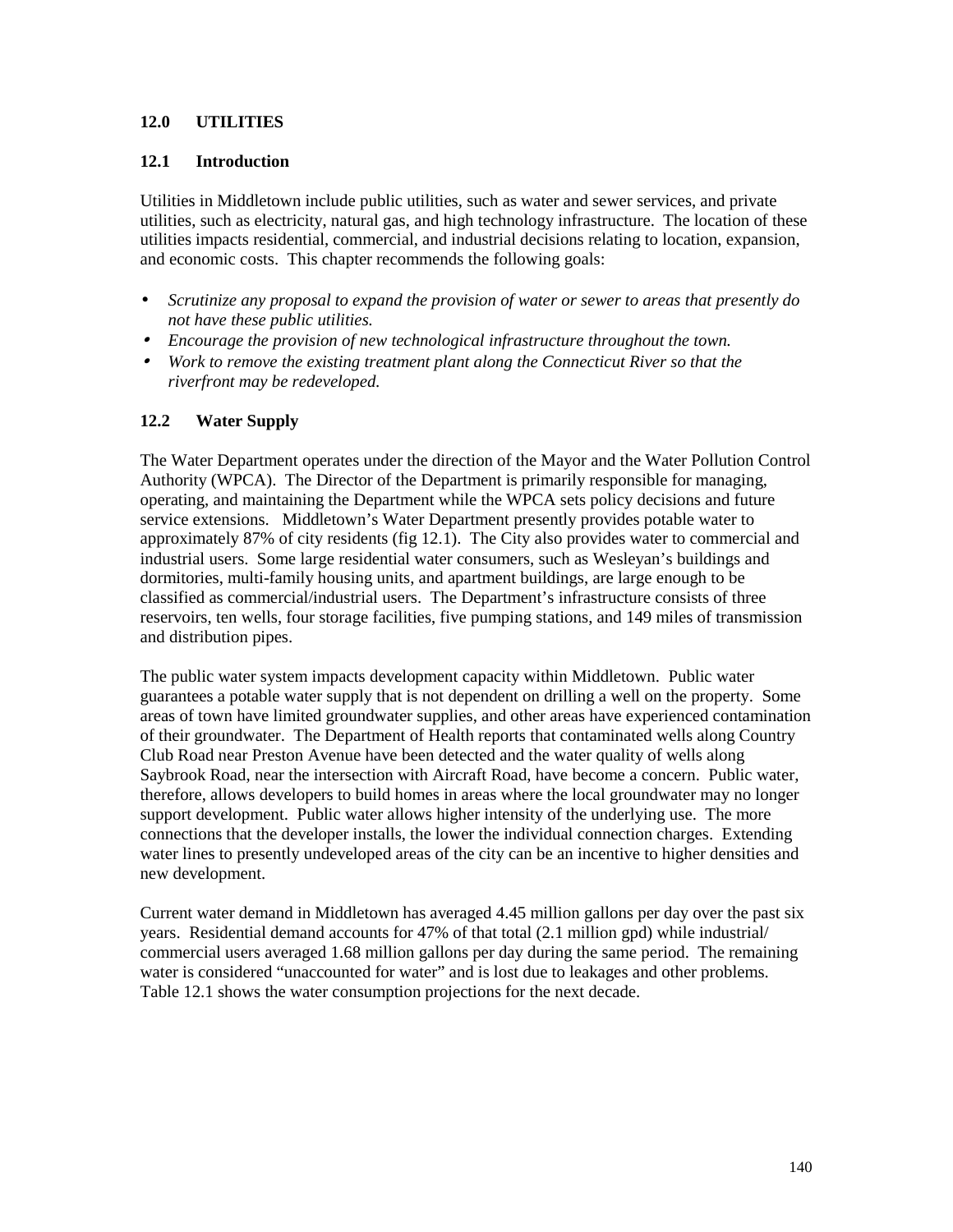| <b>Water Consumption Projections by User Category</b> |             |             |             |              |                         |  |  |  |
|-------------------------------------------------------|-------------|-------------|-------------|--------------|-------------------------|--|--|--|
| Year                                                  | Residential | Commercial/ | Unaccounted | Durham       | <b>Cumulative Total</b> |  |  |  |
|                                                       | (mgd)       | Industrial  | for Water   | Projected    | Average Daily           |  |  |  |
|                                                       |             | (mgd)       | (mgd)       | Demand (mgd) | Production (mgd)        |  |  |  |
| 2004                                                  | 2.08        | 1.66        | 0.49        | 0.08         | 4.23                    |  |  |  |
| 2010                                                  | 2.9         | 1.78        | 0.84        | 0.08         | 5.6                     |  |  |  |

**Table 12.1** 

Note: mgd means millions of gallons per day

Source: Middletown Water Supply Plan Update, 1999

The City's wells provide seventy percent of the total demand. The wellfield is located along River Road, between Eastern Drive and Silvermine Road. The remaining thirty percent comes from the Mount Higby surface water reservoir. Both sources have filtration plants that treat the water before it enters the transmission and distribution system. Adjacent to the Mount Higby reservoir is the Adder (or Roaring Brook) Reservoir. This reservoir stores water before entering the Mount Higby reservoir. The city also owns the Laurel Brook reservoir, southwest of the city center, along the Middlefield town line. This was the City's first reservoir, constructed back in 1866. However, this reservoir currently provides water only in emergency situations due to the lack of filtration equipment. Its future use should be discontinued. The following table describes the maximum water availability from the different sources and compares it with the projected demand.

| <b>Table 12.2</b>                                     |
|-------------------------------------------------------|
| <b>Available Water and Projected Margin of Safety</b> |

| Year | <b>River Road</b><br>Well Yield | Higby            | Total<br>Available | System<br>Demand | Projected<br>Margin of |
|------|---------------------------------|------------------|--------------------|------------------|------------------------|
|      | (mgd)                           | Complex<br>(mgd) | Water              | (mgd)            | Safety (mgd)           |
|      |                                 |                  | (mgd)              |                  |                        |
| 2004 | 7.83                            | 1.09             | 8.92               | 4.23             | 2.11                   |
| 2010 | 7.83                            | 0.86             | 8.69               | 5.6              | 1.55                   |

Source: Middletown Water Supply Plan Update, 1999

Table 12.2 shows that the City has adequate water to meet residents' and businesses' growing demands. The total available water for 2004 is 8.92 million gallons versus a system demand of 4.23 million gallons. Total available water decreases slightly to 8.69 mgd in 2010 due to maintenance of the Adder Reservoir, which explains the reduction in available water for the Higby complex. The system demand rises to 5.6 mgd in 2010, still well below the total availability. The projected margin of safety indicates that total available water exceeds the system demand by approximately 50%.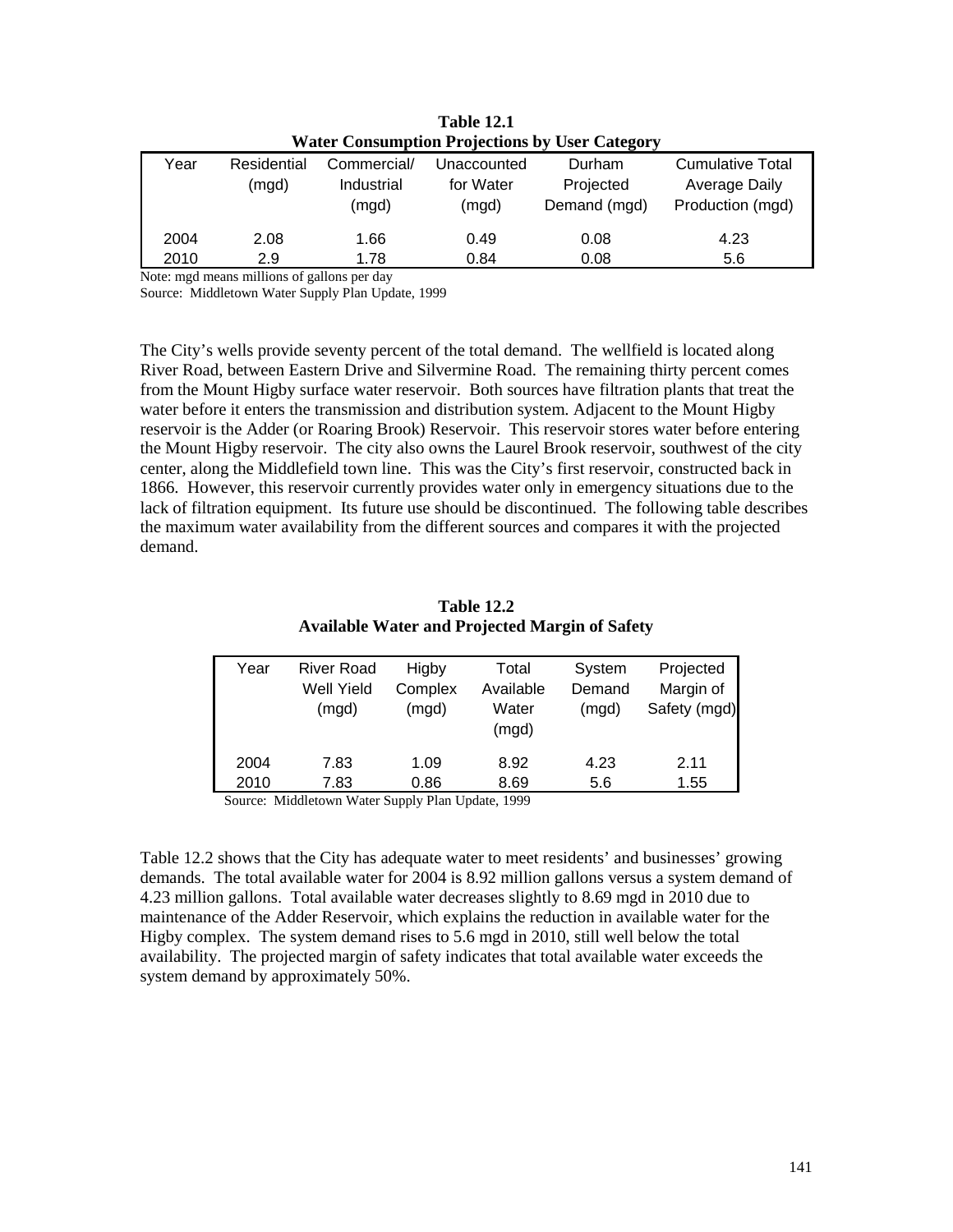

# MIDDLETOWN PLAN OF DEVELOPMENT Middletown, CT

Figure 12.1 Water Service Area

Water Service Areas

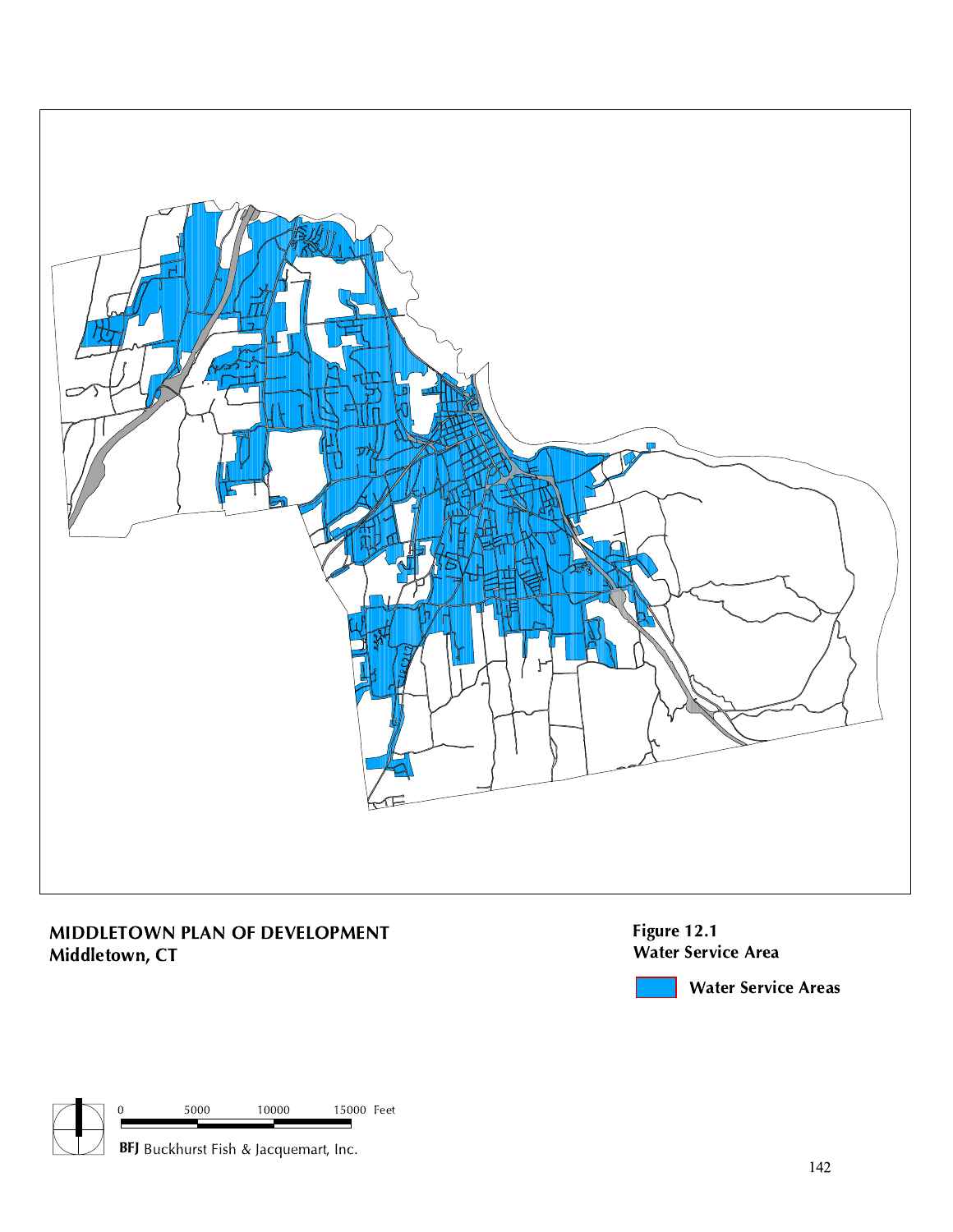Long-term future demand, 20-50 years from now, may be met by returning the Laurel Brook reservoir to active use by means of a filtration plant, and/or the drilling of two new wells within the River Road well field.

In order to safeguard the public drinking supply, the City has taken steps to prevent contamination of the area around the reservoirs and wellfield. The Middletown Water Department owns 98% of the land around the Mount Higby/Adder Reservoirs, and approximately 31% of the land surrounding the Laurel Brook Reservoir is owned by Middletown or Middlefield. Middletown rezoned its industrial land near the Laurel Brook reservoir to more restrictive industrial uses in order to proactively alleviate potential contamination sources. The City also amended Section 42 of the Zoning Code (Protection of Water Sources) to include watershed lands and aquifer protection areas. These measures will help to ensure safe drinking water in the future. The State of Connecticut has also begun the process of adopting aquifer protection area. CGS Section 22a-354i requires DEP to adopt regulations for land use controls in aquifer protection areas. (Aquifer protection areas consist of wellfields and surrounding areas.) The regulations must establish best management standards for existing regulated activities in aquifer protection areas. Such activities are those that involve the production, handling, use, storage, or disposal of materials that DEP determines, by regulation, may threaten groundwater in an aquifer protection area.

## **12.3 Sewer Supply**

The Sewer Department, like the Water Department, operates under the direction of the Mayor and the Water Pollution Control Authority (WPCA). Middletown's Sewer Department has ten thousand customers made up of residential, commercial, and industrial users. The Department maintains approximately 130 miles of pipes, 15 pumping stations, and one treatment facility along River Road, near Walnut Street. Middletown is also a part of the Mattabasset District, a regional sewer authority. New Britain, Berlin, and Cromwell make up the other towns in the district, with the treatment facility located in Cromwell, along the Connecticut River. Middletown buildings situated roughly north of Westfield Street and west of Newfield Street send their effluent to the Mattabasset District rather than the River Road facility.

According to the Department, the River Road facility has capacity to treat additional effluent and can accommodate possible sewer extensions into the Maromas area, as well as other parts of the city. The treatment facility along River Road, however, is antiquated and may be abandoned. Due to its location along the Connecticut River near the downtown area, some development proposals have sought to redevelop the waterfront area by eliminating the present treatment facility and sending all of Middletown's wastewater to the Mattabasset District to be treated. The Mattabasset District has the capacity to accommodate the additional effluent. The City and the District have reached an agreement to send the city's sewage to the Mattabasset District treatment plant.

Figure 12.2 depicts the Sewer Department's service area. The map also shows planned service areas into the Maromas area as well as defining the maximum area to be served by public sewer. The goal of placing boundaries on the map is to limit the extension of sewer lines into the rural parts of the City. Sewer lines place development pressure on undeveloped land and allow higher densities than on-site septic systems would support. The residential land outside of the service boundary is largely zoned R45 and R60, requiring one to one and one-half acres per house, respectively. According to the information in the Land Use chapter, approximately 50% of this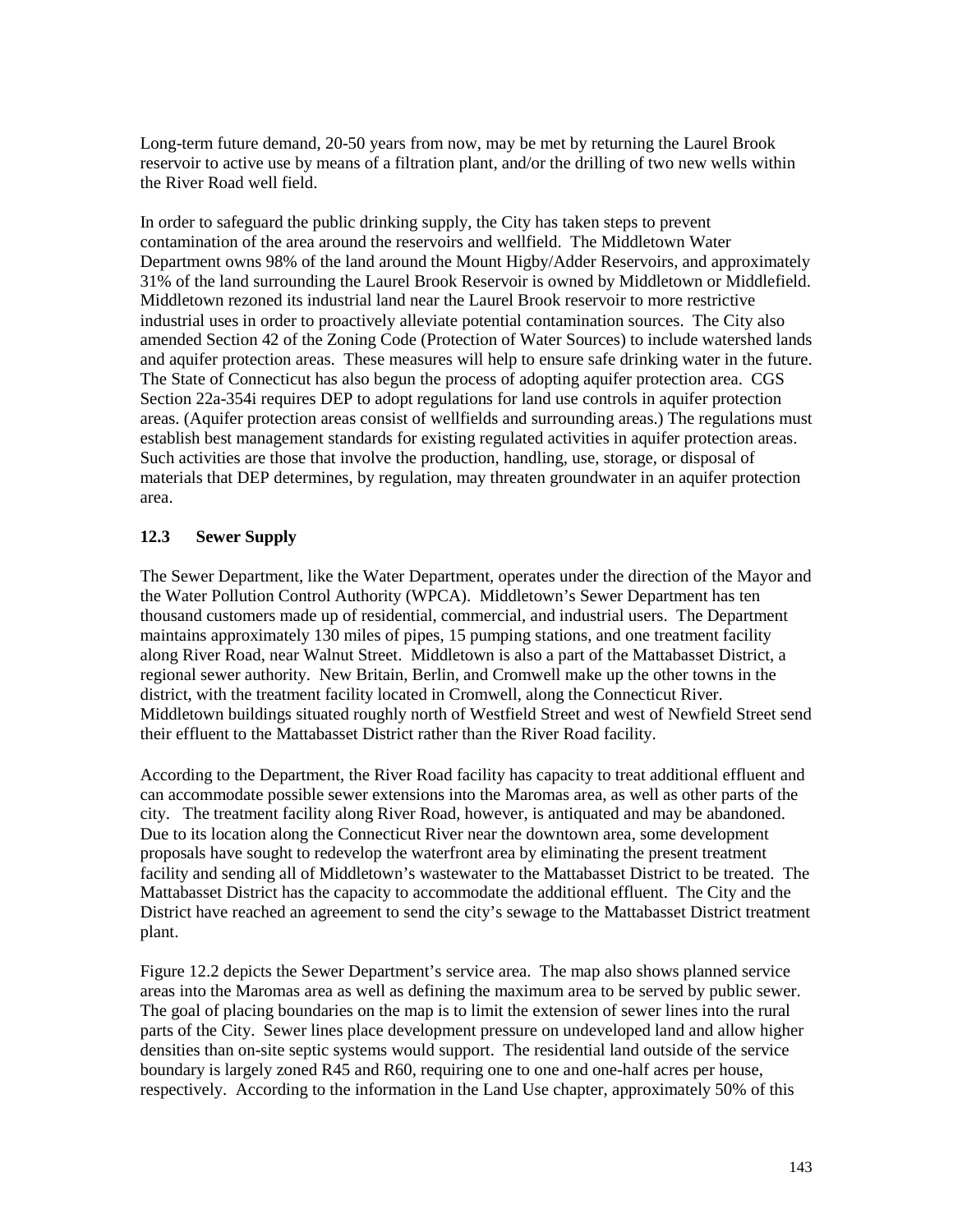land could be developed. Extending sewer lines into this area will likely speed the conversion of the land and adversely impact Middletown's rural character.

The Sewer Department has also been actively working on the combined sewer separation project. Because much of Middletown's sewer system is old, it was designed to handle both sanitary sewer and stormwater run-off. During heavy rains, the combined flow taxes the treatment facility. By separating the two, it improves the capacity of the existing treatment plant and ensures greater environmental protection during periods of heavy rains. Approximately 80% of the sewer system has now been separated.

The Health Department has received a number of complaints from residences along Virginia Drive that their septic systems are failing, and, in some cases, contaminating their wells. The Health Department has overseen the repair of a number of these systems. The long-term solution for this area may be to connect the existing homes to the public sewer system. Virginia Drive adjoins the sewer service boundary area so expansion of the district to include Virginia Drive is practical and feasible.

## **12.4 Other Services and Utilities**

The Public Works Department provides a variety of services to city residents including sanitation and recycling collection, local street repair, maintenance of the municipal buildings, drainage systems, and street lighting. Additionally, Public Works employees carry out the planting and maintenance of street trees.

Currently Public Works only provides sanitation and recycling collection within the Sanitation District, which encompasses the older sections of town in and around the Central Business District, though plans are underway to expand that service to all one- to three-family residences throughout the city. About 12 private companies presently provide this service to most Middletown residents. The solid waste resource recovery facility is located in Lisbon, CT, and has been in operation for approximately 5 years. Bulk waste is collected once per year, free of charge.

Yankee Gas provides natural gas to Middletown residents. The existing line comes from Berlin and terminates near the Connecticut Valley Hospital. The Connecticut Light and Power (CL&P) plant along River Road switched to natural gas when a new line was installed from Portland, under the Connecticut River. Yankee Gas currently has plans to extend the line from the CL&P plant along River Road and up Silvermine Road to connect with the existing line. This 13,000 foot extension will create a loop system through Middletown and help to ensure adequate pressure throughout the city.

Middletown is one of the first localities in Connecticut to have broadband internet access. The city is leading the way for many other municipalities in the state with new, high-tech infrastructure. This investment will hopefully spur the growth of "new economy" enterprises in biotechnology, internet, and communications.

The City has also invested in new communication technology for its emergency services. Middletown and Portland share an intra-city central communications service which permits one center to respond to all police/fire/emergency calls within the city and town.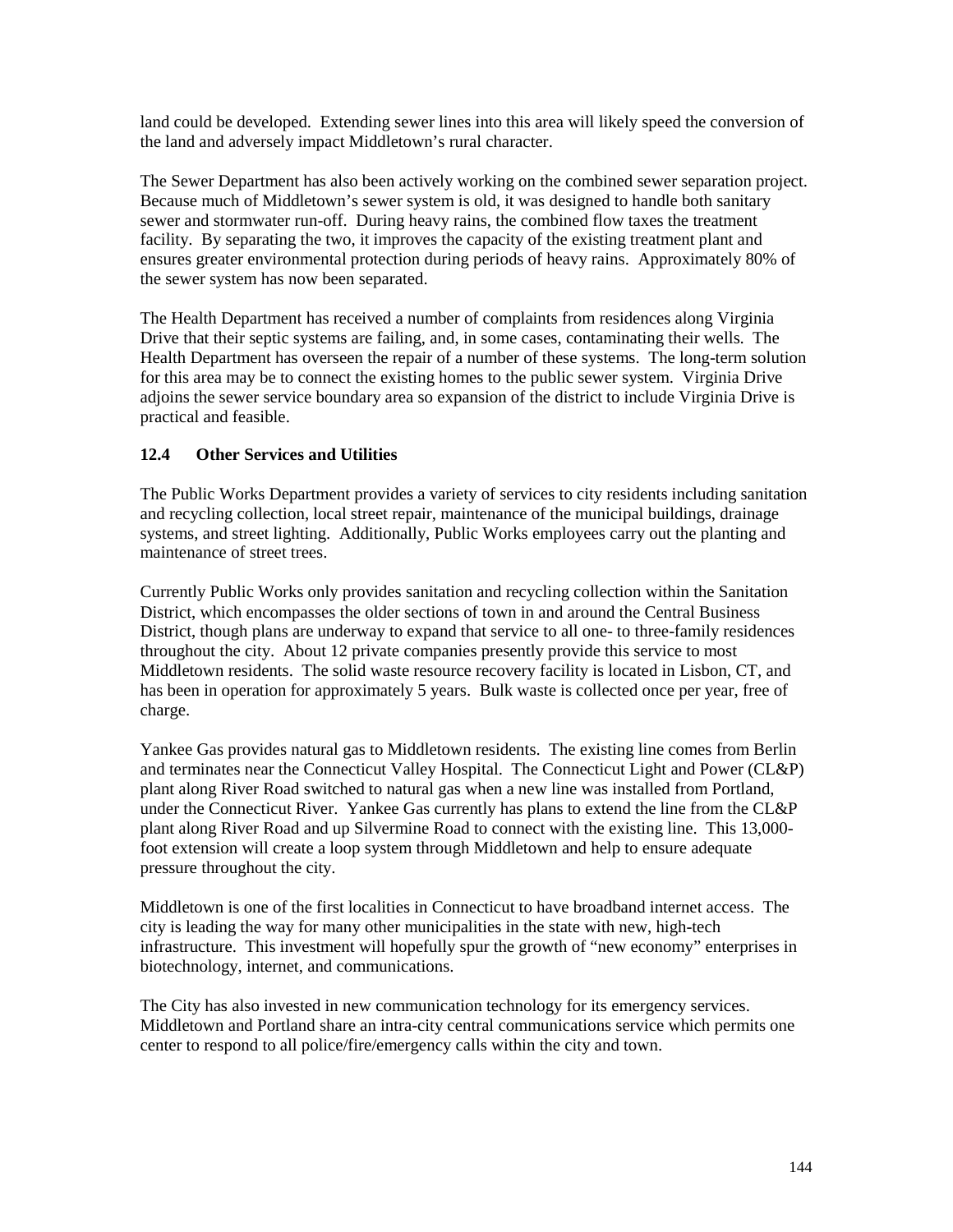

## MIDDLETOWN PLAN OF DEVELOPMENT Middletown, CT

Figure 12.2 Sewer Service Area



Existing Service Areas

Planned Sewer Extension

Proposed Generalized  $\circ \circ \circ$ Service Boundaries